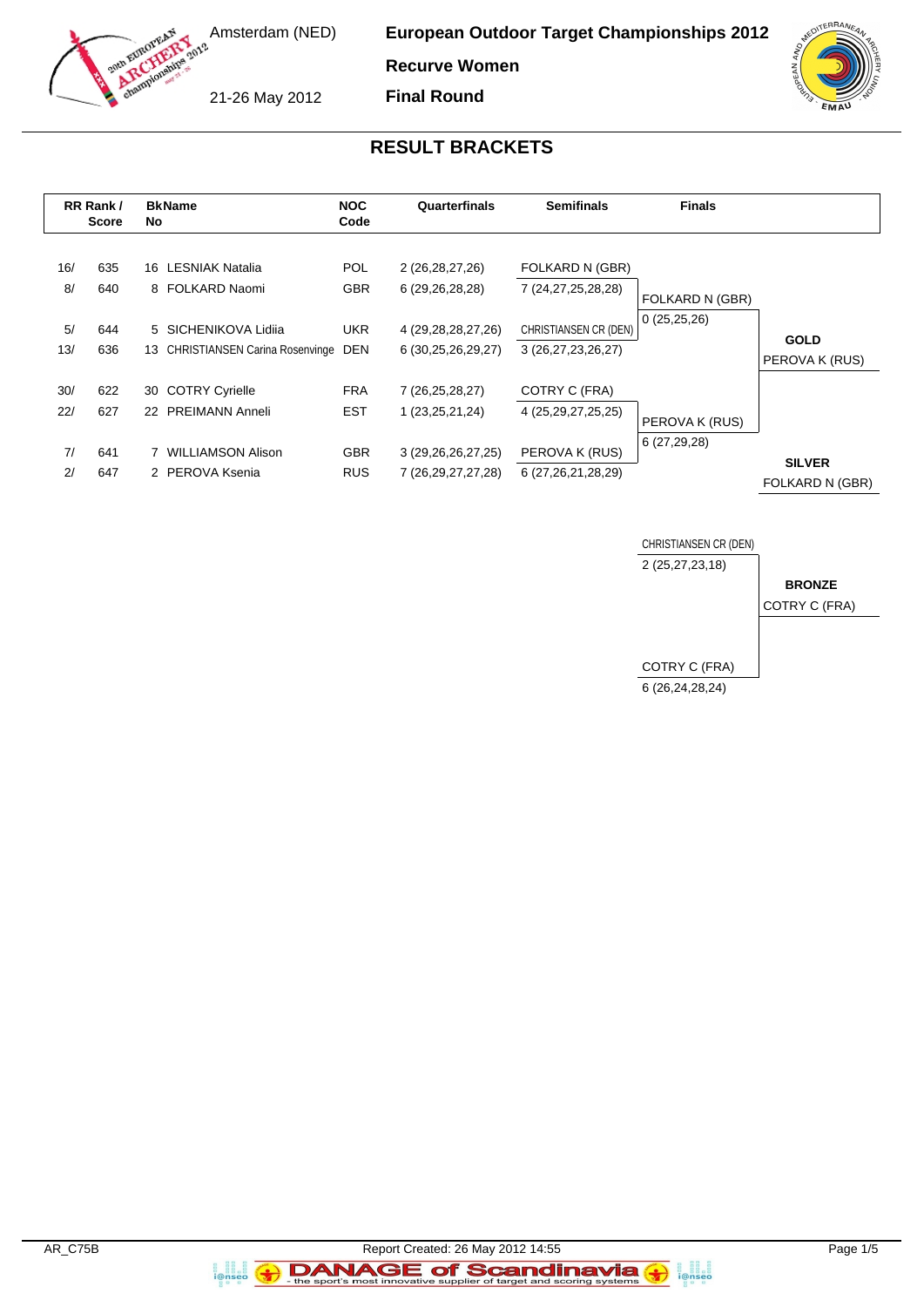

**European Outdoor Target Championships 2012**

**Recurve Women**

21-26 May 2012

**Elimination Round**



# **RESULT BRACKETS**

|            | RR Rank /<br><b>Score</b> | No | <b>BkName</b>                            | <b>NOC</b><br>Code | 1/48<br>Elimin, Round                            | 1/24<br>Elimin. Round                      | 1/16<br>Elimin, Round                | 1/8<br>Elimin. Round   | Quarterfinals      |
|------------|---------------------------|----|------------------------------------------|--------------------|--------------------------------------------------|--------------------------------------------|--------------------------------------|------------------------|--------------------|
| 1/         | 657                       |    | 1 STEPANOVA Inna                         | <b>RUS</b>         |                                                  | STEPANOVA I (RUS)                          |                                      |                        |                    |
|            |                           |    | pre-seeded in 1/16th                     |                    |                                                  |                                            | STEPANOVA I (RUS)                    |                        |                    |
|            |                           |    |                                          |                    |                                                  | -Bye-                                      | 6(27, 27, 29)                        |                        |                    |
|            |                           |    |                                          |                    |                                                  |                                            |                                      |                        |                    |
|            |                           |    |                                          |                    |                                                  |                                            |                                      | STEPANOVA I (RUS)      |                    |
| 33/        | 621                       |    | 33 DE GIULI Valentine                    | SUI                |                                                  | DE GIULI V (SUI)                           |                                      | 4 (28,28,28,25,27)     |                    |
|            |                           |    | -Bye-                                    |                    |                                                  | 2 (26, 22, 24, 25)                         | <b>TOMASI J (ITA)</b>                |                        |                    |
|            |                           |    |                                          |                    |                                                  |                                            | 0(24, 24, 27)                        |                        |                    |
|            |                           |    | -Bye-                                    |                    |                                                  | TOMASI J (ITA)                             |                                      |                        |                    |
| 32/        | 621                       |    | 32 TOMASI Jessica                        | <b>ITA</b>         |                                                  | 6 (23,27,26,26)                            |                                      |                        | LESNIAK N (POL)    |
| 17/        | 634                       | 17 | TIMOFEYEVA Ekaterina                     | <b>BLR</b>         |                                                  | TIMOFEYEVA E (BLR)                         |                                      |                        | 2 (26, 28, 27, 26) |
|            |                           |    | -Bye-                                    |                    |                                                  | 6 T.10* (24,29,25,24,28)                   |                                      |                        |                    |
|            |                           |    |                                          |                    |                                                  |                                            | TIMOFEYEVA E (BLR)                   |                        |                    |
| 65/        | 576                       |    | 65 FERNANDEZ Helena                      | <b>ESP</b>         | 6 (26, 23, 21, 27, 25)                           | FERNANDEZ H (ESP)                          | 0(27,26,26)                          |                        |                    |
| 48/        | 604                       |    | 48 JEPPSSON Jenny                        | SWE                | 4 (25,27,25,22,21)                               | 5 T.10 (24,14,27,27,23)                    |                                      | LESNIAK N (POL)        |                    |
|            |                           |    |                                          |                    |                                                  |                                            |                                      | 6 (26, 29, 27, 27, 28) |                    |
| 49/        | 603                       | 49 | <b>NASARIDZE Natalia</b>                 | <b>TUR</b>         | 6 (27, 26, 25, 27, 24)                           | NASARIDZE N (TUR)                          |                                      |                        |                    |
| 64/        | 576                       |    | 64 ZOMMERE Liga                          | LAT                | 4 (25,26,28,22,24)                               | 0(24,24,24)                                | LESNIAK N (POL)                      |                        |                    |
|            |                           |    | -Bye-                                    |                    |                                                  | LESNIAK N (POL)                            | 6(30,27,27)                          |                        |                    |
| 16/        | 635                       |    | 16 LESNIAK Natalia                       | <b>POL</b>         |                                                  | 6(26, 29, 27)                              |                                      |                        |                    |
|            |                           |    |                                          |                    |                                                  |                                            |                                      |                        |                    |
| 9/         | 639                       |    | 9 SZUKALSKA Anna                         | POL                |                                                  | SZUKALSKA A (POL)                          |                                      |                        |                    |
|            |                           |    | -Bye-                                    |                    |                                                  | 6 (29,28,29)                               | SZUKALSKA A (POL)                    |                        |                    |
|            |                           |    |                                          |                    |                                                  |                                            | 6 (27, 26, 27, 27, 26)               |                        |                    |
| 57/<br>56/ | 590<br>591                | 57 | PANIKOVA Zuzana<br>56 WYCZECHOWSKA Paula | CZE<br>POL         | 5 T.6 (22,26,26,26,24)<br>6 T.9 (28,25,26,27,23) | WYCZECHOWSKA P (POL)<br>0(24,22,26)        |                                      |                        |                    |
|            |                           |    |                                          |                    |                                                  |                                            |                                      | SZUKALSKA A (POL)      |                    |
| 41/        | 612                       |    | 41 JAGER Maja Buskbjerg                  | <b>DEN</b>         | 6 (28,26,29)                                     | JAGER MB (DEN)                             |                                      | 4 (29, 28, 28, 25, 18) |                    |
| 72/        | 535                       |    | 72 VASILYAN Nune                         | ARM                | 0(23,20,26)                                      | 6 (25,28,28,27,28)                         |                                      |                        |                    |
|            |                           |    |                                          |                    |                                                  |                                            | JAGER MB (DEN)<br>4 (28,27,24,20,22) |                        |                    |
|            |                           |    | -Bye-                                    |                    |                                                  | <b>BEZAULT C (FRA)</b>                     |                                      |                        |                    |
| 24/        | 626                       |    | 24 BEZAULT Celine                        | <b>FRA</b>         |                                                  | 4 (28,28,28,24,25)                         |                                      |                        | FOLKARD N (GBR)    |
|            |                           |    |                                          |                    |                                                  |                                            |                                      |                        | 6 (29,26,28,28)    |
| $25/$      | 626                       |    | 25 MOUSIKOU Elena<br>-Bye-               | <b>CYP</b>         |                                                  | MOUSIKOU E (CYP)<br>4 (22, 26, 25, 21, 22) |                                      |                        |                    |
|            |                           |    |                                          |                    |                                                  |                                            | FAZILOVA L (AZE)                     |                        |                    |
| 73/        | 510                       |    | 73 FAZILOVA Leila                        | AZE                | 6 (25,23,26,18,24)                               | FAZILOVA L (AZE)                           | 1 (26, 22, 23, 22)                   |                        |                    |
| 40/        | 612                       |    | 40 FOULON Magali                         | <b>ESP</b>         | 4 (22, 26, 21, 26, 18)                           | 6 (27, 23, 18, 22, 23)                     |                                      |                        |                    |
|            |                           |    |                                          |                    |                                                  |                                            |                                      | FOLKARD N (GBR)        |                    |
|            |                           |    |                                          |                    |                                                  | -Bye-                                      |                                      | 6 (27, 28, 28, 27, 26) |                    |
|            |                           |    |                                          |                    |                                                  |                                            | FOLKARD N (GBR)                      |                        |                    |
|            |                           |    |                                          |                    |                                                  |                                            | 7 (26, 27, 27, 24)                   |                        |                    |
| $8/$       | 640                       |    | pre-seeded in 1/16th<br>8 FOLKARD Naomi  | GBR                |                                                  | FOLKARD N (GBR)                            |                                      |                        |                    |
|            |                           |    |                                          |                    |                                                  |                                            |                                      |                        |                    |

AR\_C75A Report Created: 26 May 2012 14:55 Page 2/5 **DANAGE of Scandinavia** 

a analis<br>i@nseo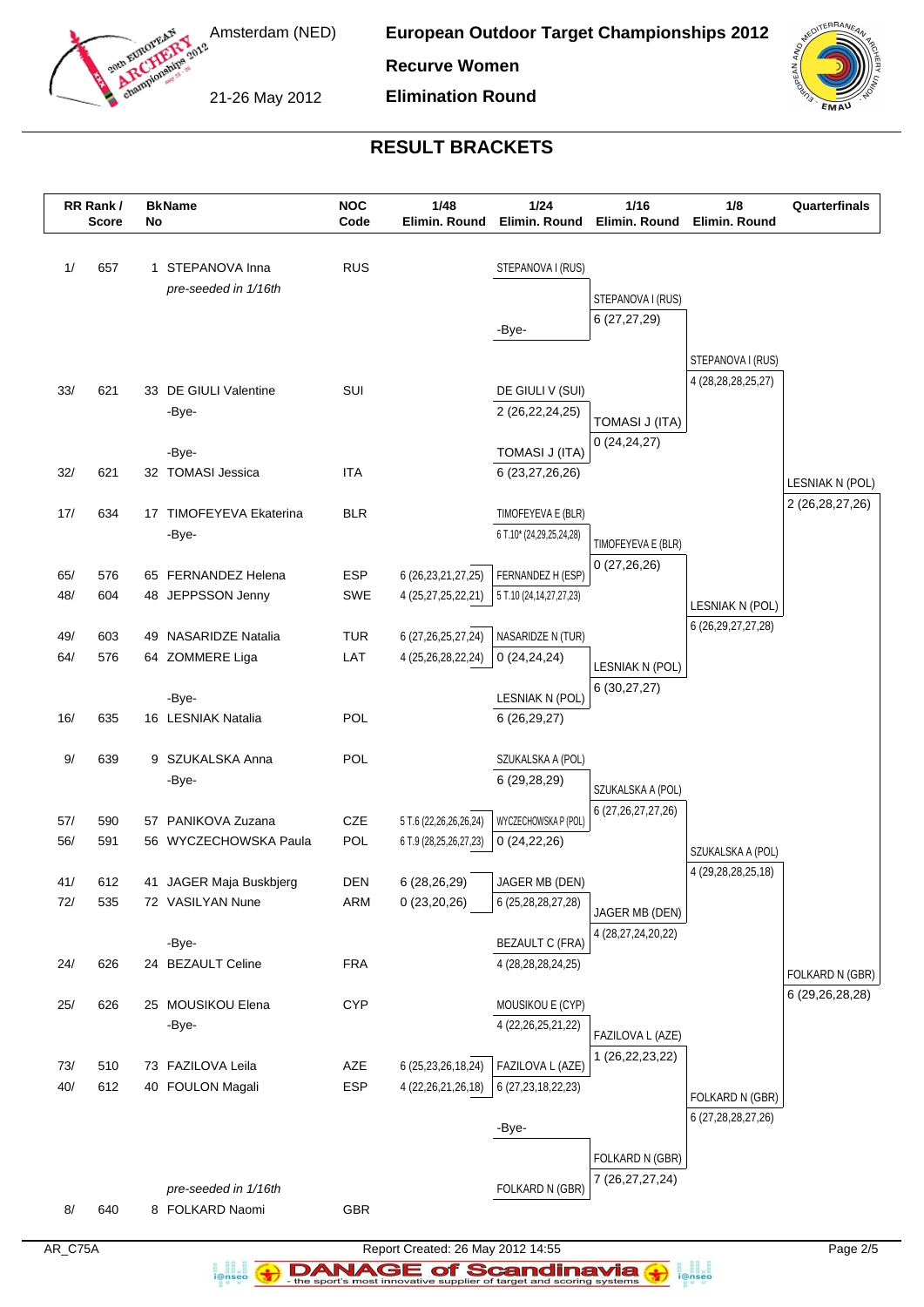

**European Outdoor Target Championships 2012**

**Recurve Women**

21-26 May 2012

**Elimination Round**



## **RESULT BRACKETS**

|     | RR Rank /<br><b>Score</b> | No | <b>BkName</b>                         | <b>NOC</b><br>Code | 1/48<br>Elimin. Round  | 1/24<br>Elimin. Round    | 1/16<br>Elimin. Round    | 1/8<br>Elimin. Round  | Quarterfinals          |
|-----|---------------------------|----|---------------------------------------|--------------------|------------------------|--------------------------|--------------------------|-----------------------|------------------------|
|     |                           |    |                                       |                    |                        |                          |                          |                       |                        |
| 5/  | 644                       |    | 5 SICHENIKOVA Lidiia                  | <b>UKR</b>         |                        | SICHENIKOVA L (UKR)      |                          |                       |                        |
|     |                           |    | pre-seeded in 1/16th                  |                    |                        |                          | SICHENIKOVA L (UKR)      |                       |                        |
|     |                           |    |                                       |                    |                        |                          | 6(27, 28, 27)            |                       |                        |
|     |                           |    |                                       |                    |                        | -Bye-                    |                          |                       |                        |
|     |                           |    |                                       |                    |                        |                          |                          | SICHENIKOVA L (UKR)   |                        |
| 37/ | 618                       |    | 37 DIASAMIDZE Asmat                   | GEO                |                        | DIASAMIDZE A (GEO)       |                          | 7 (26,27,28,29,27)    |                        |
|     |                           |    | -Bye-                                 |                    |                        | 0(23, 24, 24)            | WINTER K (GER)           |                       |                        |
|     |                           |    |                                       |                    |                        |                          | 0(25, 27, 25)            |                       |                        |
|     |                           |    | -Bye-                                 |                    |                        | WINTER K (GER)           |                          |                       |                        |
| 28/ | 625                       |    | 28 WINTER Karina                      | <b>GER</b>         |                        | 6(26, 27, 25)            |                          |                       | SICHENIKOVA L (UKR)    |
| 21/ | 628                       |    | 21 OLIVER Amy                         | GBR                |                        | OLIVER A (GBR)           |                          |                       | 4 (29, 28, 28, 27, 26) |
|     |                           |    | -Bye-                                 |                    |                        | 2 (25,24,26,24)          |                          |                       |                        |
|     |                           |    |                                       |                    |                        |                          | REIDY M (IRL)            |                       |                        |
| 69/ | 566                       |    | 69 LUIK Siret                         | <b>EST</b>         | 4 (19,23,26,23,27)     | REIDY M (IRL)            | 7 (25,29,26,23,26)       |                       |                        |
| 44/ | 606                       |    | 44 REIDY Maeve                        | <b>IRL</b>         | 6 (29,26,26,20,27)     | 6 (26, 28, 25, 27)       |                          | REIDY M (IRL)         |                        |
|     |                           |    |                                       |                    |                        |                          |                          | 3 (29,24,28,27,25)    |                        |
| 53/ | 595                       |    | 53 BOZIC Brina                        | <b>SLO</b>         | 6 (24, 24, 24, 23, 28) | <b>BOZIC B (SLO)</b>     |                          |                       |                        |
| 60/ | 582                       |    | 60 MATVEJEVA Rimma                    | LAT                | 4 (20,26,20,27,21)     | 0(26, 27, 27)            | <b>BJERENDAL C (SWE)</b> |                       |                        |
|     |                           |    | -Bye-                                 |                    |                        | <b>BJERENDAL C (SWE)</b> | 3 (24, 23, 26, 25, 25)   |                       |                        |
| 12/ | 636                       |    | 12 BJERENDAL Christine                | <b>SWE</b>         |                        | 6(30,29,28)              |                          |                       |                        |
|     |                           |    |                                       |                    |                        |                          |                          |                       |                        |
| 13/ | 636                       |    | 13 CHRISTIANSEN Carina Rosenvinge DEN |                    |                        | CHRISTIANSEN CR (DEN)    |                          |                       |                        |
|     |                           |    | -Bye-                                 |                    |                        | 7 (27,24,29,30,26)       | CHRISTIANSEN CR (DEN)    |                       |                        |
| 61/ | 580                       |    | 61 KULHAVA Miroslava                  | CZE                | 0(27, 25, 25)          | ANDERSSON I (SWE)        | 6 (25, 27, 27, 28)       |                       |                        |
| 52/ | 600                       |    | 52 ANDERSSON Ida                      | <b>SWE</b>         | 6(28, 26, 27)          | 3 (27, 28, 27, 26, 21)   |                          |                       |                        |
|     |                           |    |                                       |                    |                        |                          |                          | CHRISTIANSEN CR (DEN) |                        |
| 45/ | 605                       |    | 45 SCHOBINGER Celine                  | SUI                | 7 (23,28,28,24,25)     | SCHOBINGER C (SUI)       |                          | 6 (24, 27, 25, 28)    |                        |
| 68/ | 568                       |    | 68 SIMONOVA Svetlana                  | AZE                | 3 (26, 24, 25, 24, 23) | 4 (25,26,24,27,26)       | PAVLOVA A (UKR)          |                       |                        |
|     |                           |    |                                       |                    |                        |                          | 2 (28, 26, 25, 24)       |                       |                        |
|     |                           |    | -Bye-                                 |                    |                        | PAVLOVA A (UKR)          |                          |                       |                        |
| 20/ | 631                       |    | 20 PAVLOVA Anastasia                  | <b>UKR</b>         |                        | 6 (26, 25, 25, 26, 27)   |                          |                       | CHRISTIANSEN CR (DEN)  |
| 29/ | 624                       |    | 29 PSARRA Evangelia                   | GRE                |                        | PSARRA E (GRE)           |                          |                       | 6 (30,25,26,29,27)     |
|     |                           |    | -Bye-                                 |                    |                        | 5 T.9 (27,27,25,26,28)   |                          |                       |                        |
|     |                           |    |                                       |                    |                        |                          | MARUSAVA H (BLR)         |                       |                        |
|     |                           |    | -Bye-                                 |                    |                        | MARUSAVA H (BLR)         | 5 T.8 (25,24,25,27,27)   |                       |                        |
| 36/ | 619                       |    | 36 MARUSAVA Hanna                     | <b>BLR</b>         |                        | 6 T.10 (27,29,23,29,26)  |                          | ERDYNIYEVA N (RUS)    |                        |
|     |                           |    |                                       |                    |                        |                          |                          | 2 (27,25,22,26)       |                        |
|     |                           |    |                                       |                    |                        | -Bye-                    |                          |                       |                        |
|     |                           |    |                                       |                    |                        |                          | ERDYNIYEVA N (RUS)       |                       |                        |
|     |                           |    | pre-seeded in 1/16th                  |                    |                        | ERDYNIYEVA N (RUS)       | 6 T.10 (26,29,25,25,26)  |                       |                        |
| 4/  | 645                       |    | 4 ERDYNIYEVA Natalya                  | <b>RUS</b>         |                        |                          |                          |                       |                        |

a analis<br>i@nseo

AR\_C75A Report Created: 26 May 2012 14:55 Page 3/5 **DANAGE of Scandinavia**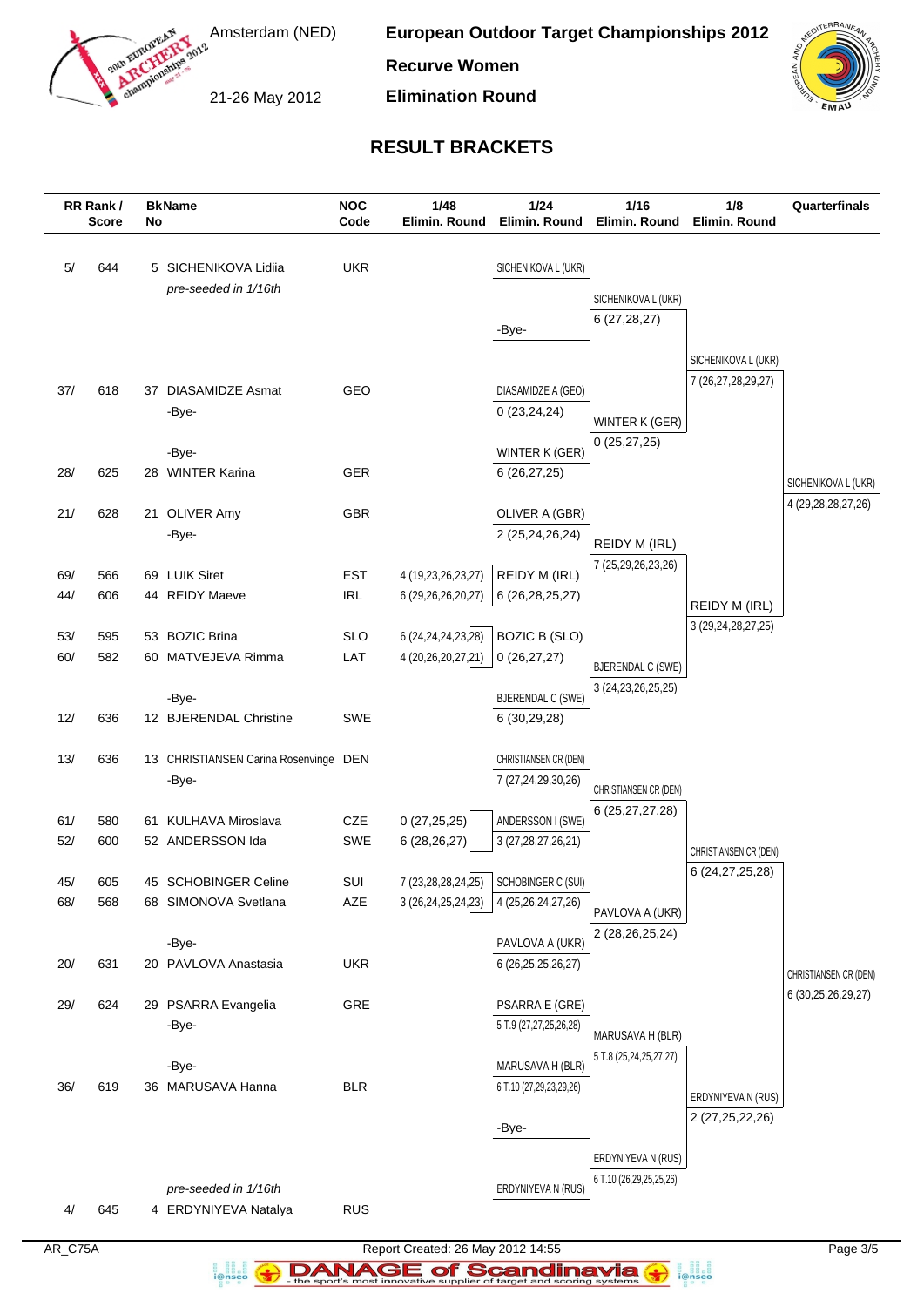

**European Outdoor Target Championships 2012**

**Recurve Women**

21-26 May 2012

**Elimination Round**



## **RESULT BRACKETS**

|     | RR Rank /    |    | <b>BkName</b>                             | <b>NOC</b> | 1/48                   | 1/24                                     | 1/16                                 | 1/8                    | Quarterfinals                          |
|-----|--------------|----|-------------------------------------------|------------|------------------------|------------------------------------------|--------------------------------------|------------------------|----------------------------------------|
|     | <b>Score</b> | No |                                           | Code       | Elimin. Round          | Elimin. Round                            | Elimin. Round                        | Elimin. Round          |                                        |
| 3/  | 647          |    | 3 ESEBUA Kristine                         | GEO        |                        | ESEBUA K (GEO)                           |                                      |                        |                                        |
|     |              |    | pre-seeded in 1/16th                      |            |                        |                                          | ESEBUA K (GEO)                       |                        |                                        |
|     |              |    |                                           |            |                        |                                          | 0(26, 24, 25)                        |                        |                                        |
|     |              |    |                                           |            |                        | -Bye-                                    |                                      |                        |                                        |
|     |              |    |                                           |            |                        |                                          |                                      | COTRY C (FRA)          |                                        |
| 35/ | 619          |    | 35 PALEKHA Kateryna                       | <b>UKR</b> |                        | PALEKHA K (UKR)                          |                                      | 6 (26, 24, 27, 29, 29) |                                        |
|     |              |    | -Bye-                                     |            |                        | 4 (26,30,26,27,25)                       | COTRY C (FRA)                        |                        |                                        |
|     |              |    |                                           |            |                        |                                          | 6(27, 25, 26)                        |                        |                                        |
|     | 622          |    | -Bye-                                     | <b>FRA</b> |                        | COTRY C (FRA)                            |                                      |                        |                                        |
| 30/ |              |    | 30 COTRY Cyrielle                         |            |                        | 6 (28,28,25,29,28)                       |                                      |                        | COTRY C (FRA)                          |
| 19/ | 632          |    | 19 LOKLUOGLU Begul                        | <b>TUR</b> |                        | LOKLUOGLU B (TUR)                        |                                      |                        | 7 (26, 25, 28, 27)                     |
|     |              |    | -Bye-                                     |            |                        | 6 (26,27,28)                             |                                      |                        |                                        |
|     |              |    |                                           |            |                        |                                          | LOKLUOGLU B (TUR)<br>2 (27,26,24,26) |                        |                                        |
| 67/ | 573          |    | 67 HARCARIKOVA Lenka                      | <b>SVK</b> | 6 (24, 18, 27, 25, 28) | HARCARIKOVA L (SVK)                      |                                      |                        |                                        |
| 46/ | 605          |    | 46 MIRCA Alexandra                        | <b>MDA</b> | 4 (24, 24, 26, 25, 22) | 0(25,25,25)                              |                                      | NARIMANIDZE K (GEO)    |                                        |
| 51/ | 601          |    | 51 ERGIN Damla                            | <b>TUR</b> | 6 (27, 23, 26, 27)     | ERGIN D (TUR)                            |                                      | 4 (27,24,21,25,29)     |                                        |
| 62/ | 579          |    | 62 W. KISS Timea                          | <b>HUN</b> | 2 (26,24,24,25)        | 3 (26,27,26,22,22)                       |                                      |                        |                                        |
|     |              |    |                                           |            |                        |                                          | NARIMANIDZE K (GEO)                  |                        |                                        |
|     |              |    | -Bye-                                     |            |                        | NARIMANIDZE K (GEO)                      | 6 (27,27,28,26)                      |                        |                                        |
| 14/ | 636          |    | 14 NARIMANIDZE Khatuna                    | GEO        |                        | 7 (25,28,26,29,28)                       |                                      |                        |                                        |
|     |              |    |                                           |            |                        |                                          |                                      |                        |                                        |
| 11/ | 638          |    | 11 STRUYF Sabrina<br>-Bye-                | <b>BEL</b> |                        | STRUYF S (BEL)<br>5 T.7 (24,27,22,28,28) |                                      |                        |                                        |
|     |              |    |                                           |            |                        |                                          | PARNAT R (EST)                       |                        |                                        |
| 59/ | 589          | 59 | <b>PARNAT Reena</b>                       | <b>EST</b> | 6 (27, 24, 26, 27, 27) | PARNAT R (EST)                           | 5 T.7 (26, 19, 26, 26, 26)           |                        |                                        |
| 54/ | 592          |    | 54 SHAHNAZARYAN Gohar                     | ARM        | 4 (26,24,28,27,22)     | 6 T.8 (25, 23, 23, 28, 21)               |                                      | PREIMANN A (EST)       |                                        |
|     |              |    |                                           |            |                        |                                          |                                      | 6 (27, 26, 27, 25, 24) |                                        |
| 43/ | 610          |    | 43 LAURSEN Louise                         | DEN        | 6 (26,25,26)           | LAURSEN L (DEN)                          |                                      |                        |                                        |
| 70/ | 557          |    | 70 KOURULA Laura                          | <b>FIN</b> | 0(21,21,25)            | 3 (26,27,22,26,27)                       | PREIMANN A (EST)                     |                        |                                        |
|     |              |    | -Bye-                                     |            |                        | PREIMANN A (EST)                         | 6 T.8 (24,27,26,25,28)               |                        |                                        |
| 22/ | 627          |    | 22 PREIMANN Anneli                        | <b>EST</b> |                        | 7 (28,27,24,24,28)                       |                                      |                        |                                        |
|     |              |    |                                           |            |                        |                                          |                                      |                        | PREIMANN A (EST)<br>1 (23, 25, 21, 24) |
| 27/ | 625          |    | 27 BANCILA Simona                         | ROU        |                        | <b>BANCILA S (ROU)</b>                   |                                      |                        |                                        |
|     |              |    | -Bye-                                     |            |                        | 3 (22, 27, 27, 26, 25)                   | LIONETTI PC (ITA)                    |                        |                                        |
|     |              |    | -Bye-                                     |            |                        | LIONETTI PC (ITA)                        | 6 T.10* (26,27,29,26,28)             |                        |                                        |
| 38/ | 616          |    | 38 LIONETTI Pia Carmen                    | <b>ITA</b> |                        | 7 (24, 28, 25, 26, 26)                   |                                      |                        |                                        |
|     |              |    |                                           |            |                        |                                          |                                      | LIONETTI PC (ITA)      |                                        |
|     |              |    |                                           |            |                        | -Bye-                                    |                                      | 4 (28, 21, 25, 27, 17) |                                        |
|     |              |    |                                           |            |                        |                                          | VALEEVA N (ITA)                      |                        |                                        |
|     |              |    |                                           |            |                        |                                          | 5 T.10 (27,27,28,29,27)              |                        |                                        |
| 6/  | 641          |    | pre-seeded in 1/16th<br>6 VALEEVA Natalia | <b>ITA</b> |                        | VALEEVA N (ITA)                          |                                      |                        |                                        |
|     |              |    |                                           |            |                        |                                          |                                      |                        |                                        |

a analis<br>i@nseo